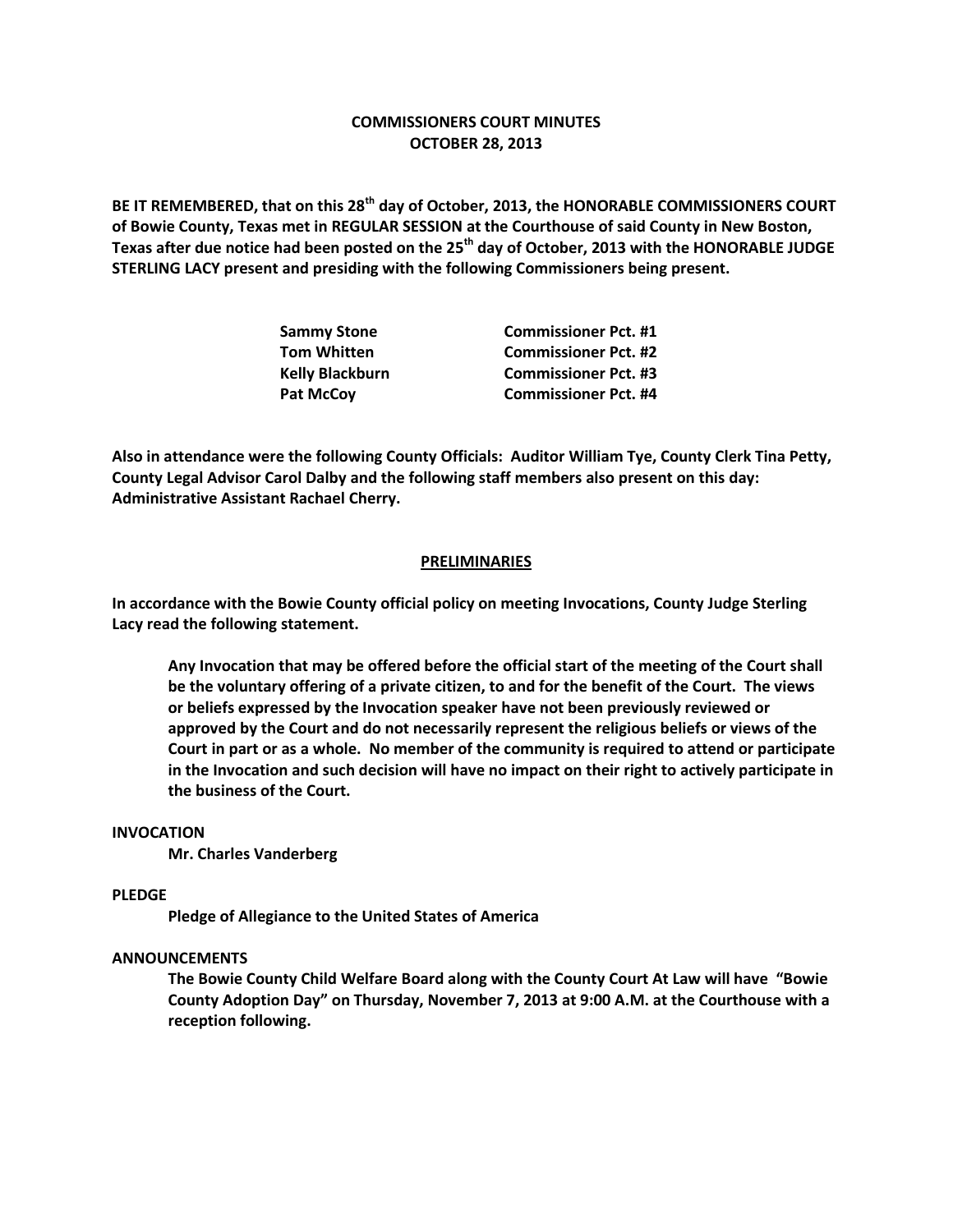### **REGULAR AGENDA ITEMS**

**Court convened at 10:05 A.M. when the following ORDERS, JUDGMENTS and DECREES were had an ORDERED spread upon the minutes of the Court to-wit.**

- **Item 1: Public comments were made by Emily Sabo, Texarkana, TX; George Stegall, Texarkana, TX; Jeff Akin, Texarkana, TX; and Glenn Johnson, Texarkana, TX.**
- **Item 2: There was no Commissioners Court response to Public Comments.**
- **Item 3: Mr. Caleb Pittman of the Legacy Group spoke to the Court regarding Bowie County property located at 209 Broad Street. There was no action taken and this will be brought back in two weeks at the next regular meeting.**
- **Item 4: On this 28th day of October, 2013, a motion was made by Commissioner Pat McCoy and duly second by Commissioner Sammy Stone to accept the 2nd -3 rd Quarter Report from Precinct 2 Constable, George Huggins, Jr. Motion was put to a vote and all voted aye and none opposed. Motion carried.**
- **Item 5: On this 28th day of October, 2013, a motion was made by Commissioner Kelly Blackburn and duly second by Commissioner Tom Whitten to approve the 2013 Bowie County Tax Rolls. Motion was put to a vote and all voted aye and none opposed. Motion carried.**
- **Item 6: On this 28th day of October, 2013, a motion was made by Commissioner Pat McCoy and duly second by Commissioner Kelly Blackburn to table until Tuesday, November 12, 2013 regarding the website hosting and maintenance agreement between Bowie County and CIRA (County Information Resources Agency). Motion was put to a vote and all voted aye and none opposed. Motion carried.**
- **Item 7: On this 28th day of October, 2013, a motion was made by Commissioner Pat McCoy and duly second by Commissioner Sammy Stone to reappoint Dr. Robert Fry as the Bowie County Health Authority and Medical Consultant of the Texarkana, Bowie County Family Health Center for a two year term from October 1, 2013 to September 30, 2015. Motion was put to a vote and all voted aye and none opposed. Motion carried.**
- **Item 8: On this 28th day of October, 2013, a motion was made by Commissioner Sammy Stone and duly second by Commissioner Pat McCoy to amend the Medical Services Agreement as written, between Bowie County, Texarkana, Texas and the Texarkana, Bowie County Family Health Center. Motion was put to a vote and all voted aye and none opposed. Motion carried.**

**Item 9: On this 28th day of October, 2013, a motion was made by Commissioner Pat McCoy and duly**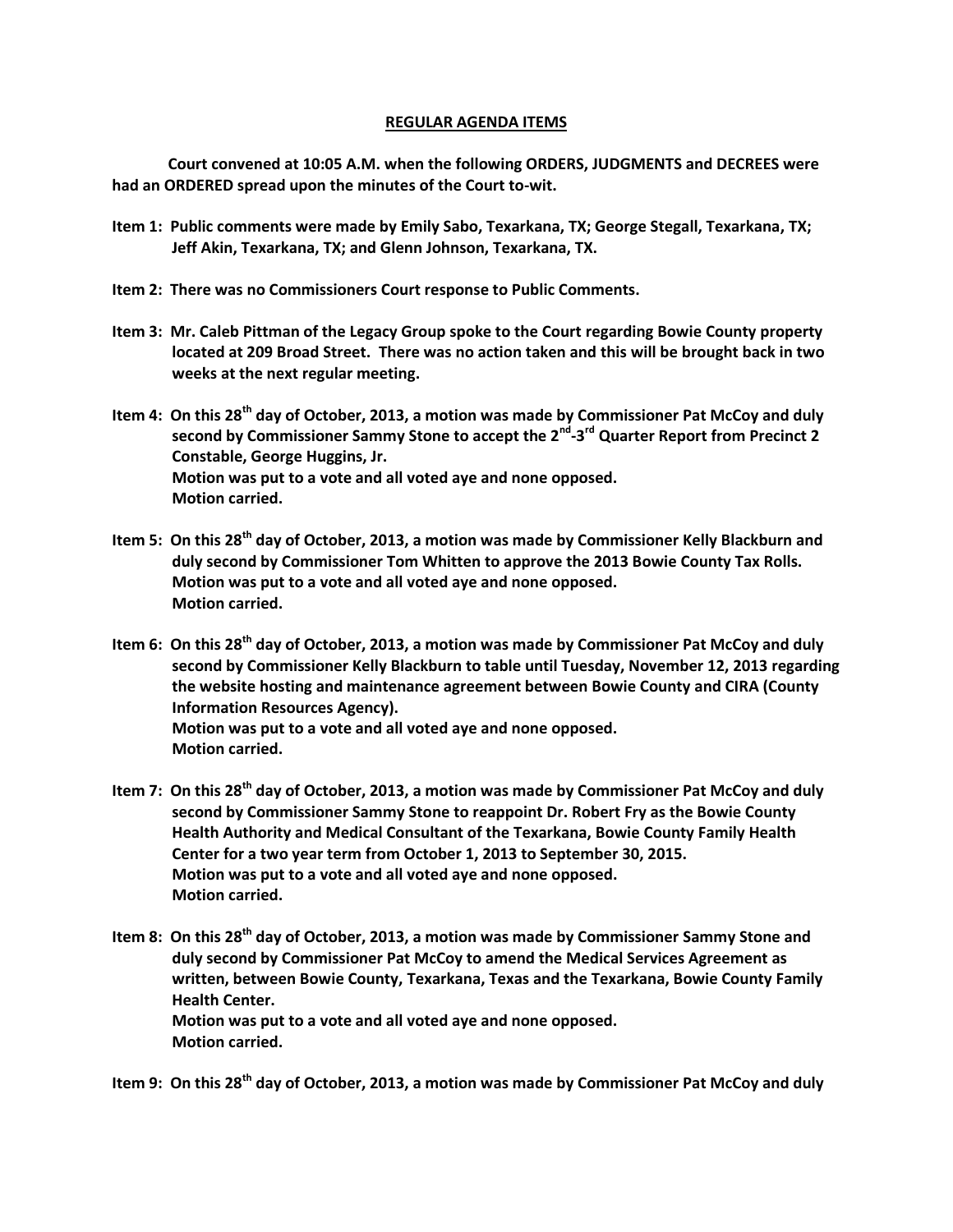**second by Commissioner Kelly Blackburn to rescind the hiring freeze order on Elected Officials only.**

**Motion was put to a vote and all voted aye and none opposed. Motion carried.**

- **Item 10: On this 28th day of October, 2013, a motion was made by Commissioner Pat McCoy and duly second by Commissioner Tom Whitten to approve the Treasurer's Investment Report for the Quarter ending 09/30/2013. Motion was put to a vote and all voted aye and none opposed.**
	- **Motion carried.**
- **Item 11: On this 28th day of October, 2013, a motion was made by Commissioner Sammy Stone and duly second by Commissioner Kelly Blackburn to approve the Bowie County Investment Policy. Motion was put to a vote and all voted aye and none opposed.**

 **Motion carried.**

- **Item 12: On this 28th day of October, 2013, a motion was made by Commissioner Sammy Stone and duly second by Commissioner Tom Whitten to accept the Saddle Brook Amended Revised Plat as written. Motion was put to a vote and all voted aye and none opposed. Motion carried.**
- **Item 13: On this 28th day of October, 2013, a motion was made by Commissioner Sammy Stone and duly second by Commissioner Pat McCoy to accept Saddle Brook Drive as a county road in Pct. 1. Motion was put to a vote and all voted aye and none opposed. Motion carried.**
- **Item 14: On this 28th day of October, 2013, there was no action taken to approve the Asset Forfeiture Report for the District Attorney's Office.**
- **Item 15: On this 28th day of October, 2013, a motion was made by Commissioner Pat McCoy and duly second by Commissioner Kelly Blackburn to substitute cover page regarding Bowie County Court Order dated October 15, 2013 with the subject of budget narrative. Motion was put to a vote and all voted aye and none opposed. Motion carried.**
- **Item 16: On this 28th day of October, 2013, a motion was made by Commissioner Pat McCoy and duly second by Commissioner Kelly Blackburn to approve the purchase and sell of two (2) mack trucks for Pct. 3 and three (3) mack trucks for Pct. 4. Motion was put to a vote and all voted aye and none opposed. Motion carried.**
- **Item 17: On this 28th day of October, 2013, there was no action taken and will be brought back in two weeks at the next regular meeting, regarding the proposed quote (attached) from Sound Towne for a sound system in the Commissioners Courtroom.**